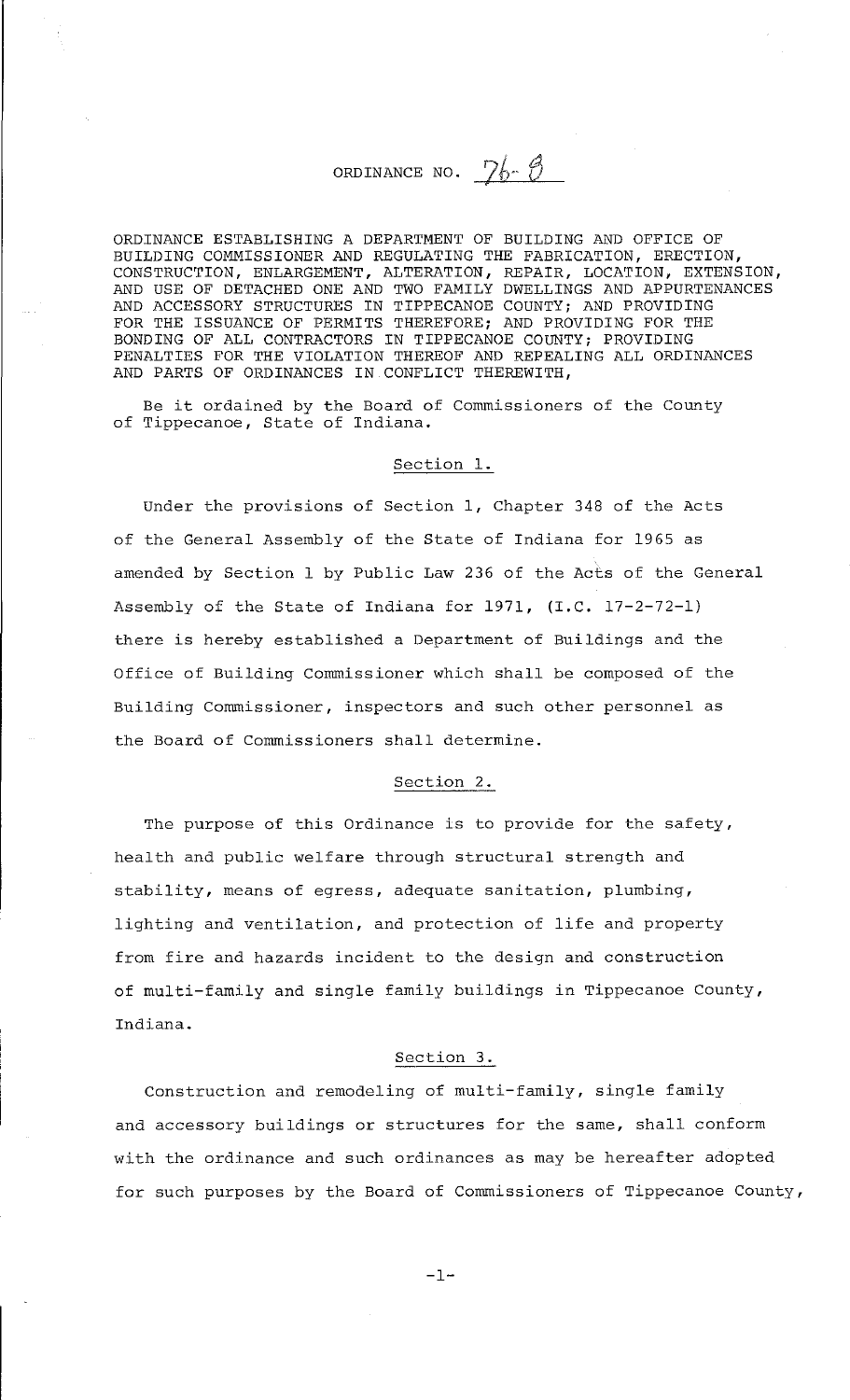## Section 4.

The following rules, regulations, and codes, are hereby adopted by reference as the rules and regulations governing the construction of buildings and structures in Tippecanoe County:

1. The Uniform Building Code, 1973 Edition, published by the Internal Conference of Building Officials, adopted by the Internat conterence or Bariaing orritials, adopted by now established and as the same may be established thereafter.

2. The One and Two Family Dwelling Code, 1971 Edition, published by Basic Building Code by Building Officials and Code Administrators International, Inc.; National Building Code by American Insurance Association; Southern Standard Building Code by Southern Building Code Congress; and Uniform Building Code by International Conference of Building Officials and adopted by the Administrative Building Council of Indiana, as now established and as the same may be established hereafter.

3. The Uniform Plumbing Code, 1973 Edition, published by International Association of Plumbing Mechanical Officials, adopted by the Administrative Building Council of Indiana, adopted by the huministrative barraing councir or indiana, hereafter.

4. The Uniform MechanicalCode, 1973 Edition, published by International Conference of Building Officials, adopted by the Administration Building Council of Indiana, as such is now established and as the same may be established hereafter.

5. The National Electrical Code, 1975 Edition, adopted and published by the National Fire Protection Association, as such is now established, and as the same may be established hereafter.

Two copies of the foregoing rules and regulations are on file for reference in the office of the Building Commission of Tippecanoe County, Indiana in the Tippecanoe County Court House.

#### SECTION 5.

The Building Commissioner shall have the power to administer and enforce any and all ordinances or codes adopted now or hereafter by the Board of Commissioners of the County of Tippecamoe, Indiana that regulate construction, repair, alteration or extension of building, heating, ventilation, air conditioning, electrical and plumbing construction.

#### SECTION 6.

For the purpose of carrying out the provisions of this Ordinance the Board of Commissioners of the County of Tippecanoe, Indiana may employ such additional personnel in the Department as may be necessary.

 $-2-$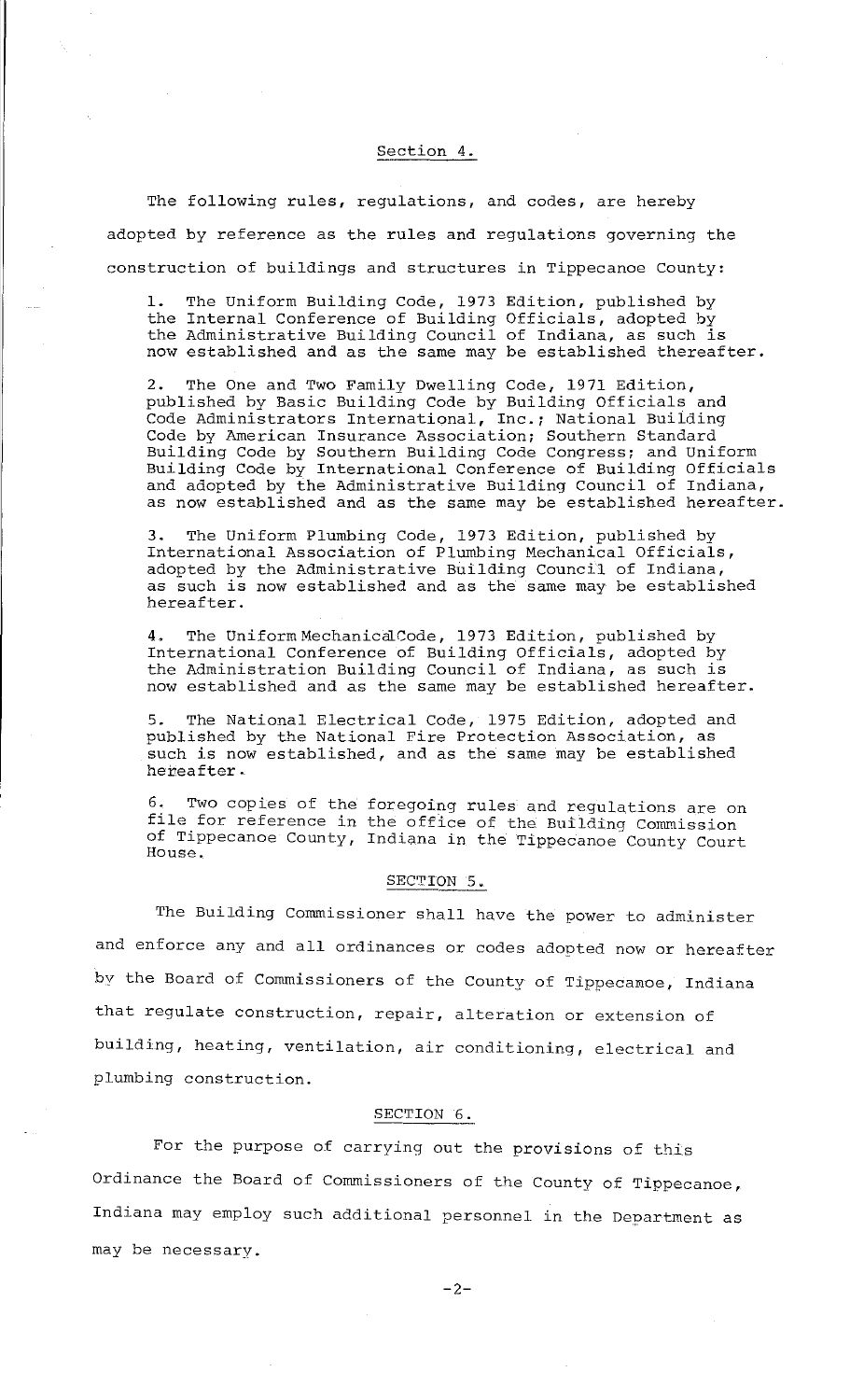## Section 7.

In the administration of the ordinance, and any other ordinances, incident thereto, the Department shall coodinate its activities with the County Area Plan Commission at all times in order to prevent unnecessary overlapping, duplication and waste in the administrative process.

## Section 8.

No multi-family or single family building or any part thereof, no extension, repair or alteration of any existing building, no plumbing, no electrical work, no heating work, no ventilation work nor airconditioning work having a contract price of more than Five Hundred Dollars (\$500.00), shall be started until a statement in writing of the work proposed to be done shall first be submitted to and approved by the Building Commissioner and a permit issued by him for the proposed construction, alteration, repair or extension work. Prior to the construction, extension or alteration of any multi-family or single family building, the estimated cost of which is more than one thousand dollars, and prior to beginning plumbing, electrical, ventilation and air conditioning work the estimated cost of which is more than Five hundred (\$500.00) Dollars, the contractor or individual in charge of the work shall obtain a permit from the Building Commissioner. The Building Commissioner, before issuing a permit therefore, may require the applicant to submit and file a set of detailed plans and specifications subject to the approval of the Building Commissioner, a copy of which may be retained in his office. No changes from such approved plans or specifications shall be made until a revised copy thereof has been submitted to and approved by the Building Commissioner. The Building Commissioner shall refuse to issue a permit in any case where the construction or work proposed is in violation of any statute of

-3-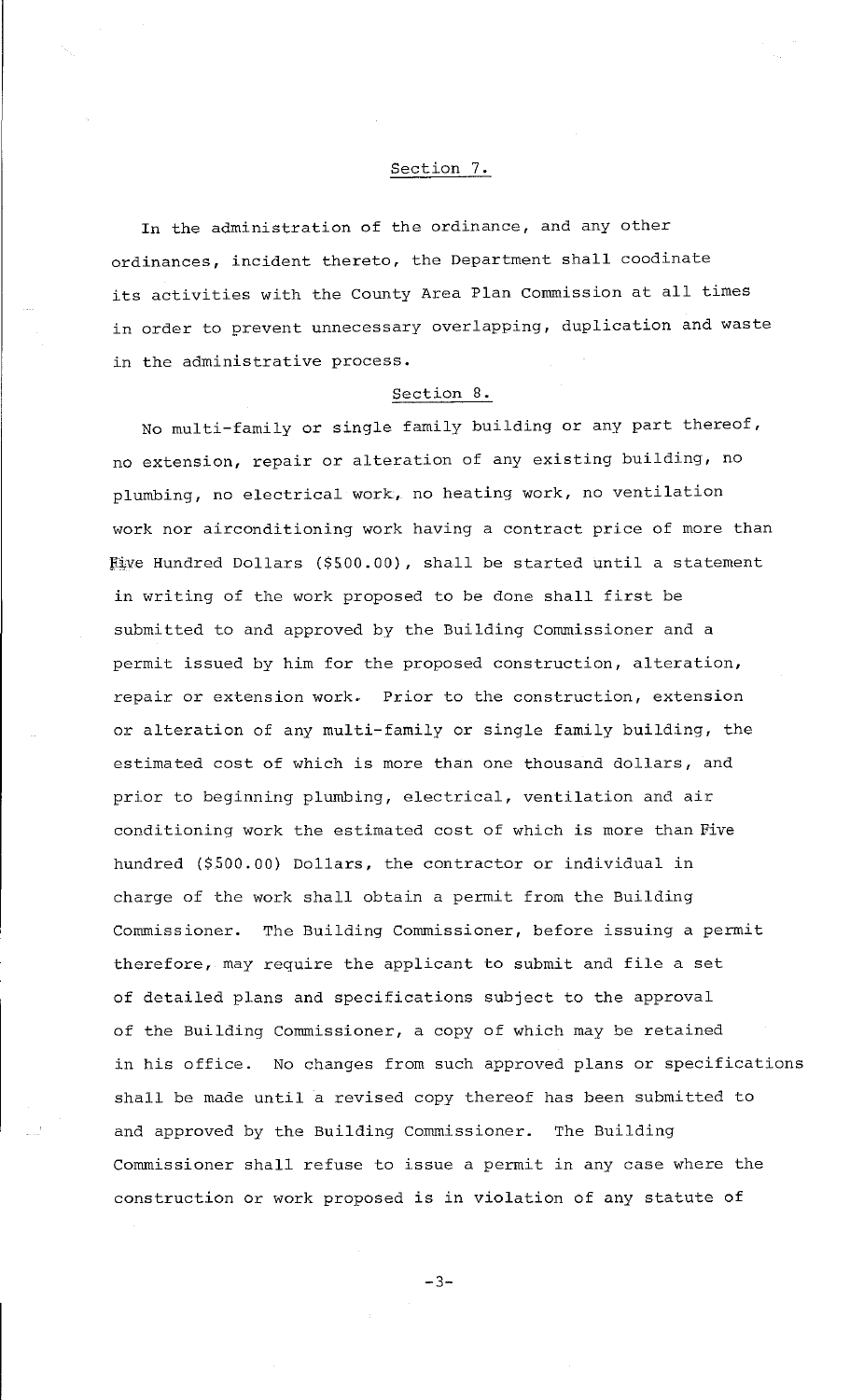the State or any provisions of any ordinances of Tippecanoe County. No permit shall be required for any outside or inside painting where the building is not altered or extended.

#### Section 9.

The fee for all permits shall be as follows:

- \$10.00 for work costing more than \$100.00 and \$500.00 or less
- \$12.00 for work costing more than \$500.00 and \$1,000.00 or less

For each additional \$1,000.00, up to \$1,000,000.00, there shall be an additional fee of \$2.00. For each additional \$1,000.00 in excess of \$1,000,000.00, the fee shall be 10 cents.

# Section 10.

All persons shall have the right to appeal the Building Code Inspector's decision first through a body appointed by the appropriate authority which is the Tippecanoe County Commissioners, and then through the executive committee of the Administrative Building Council of Indiana, in accordance with the provisions of I.e. 1971, 22-11-1-21.5.

## Section 11.

It shall be unlawful for any person, firm or corporation, whether as owner, lessee, sublessee, or occupant to erect, construct, enlarge, alter, repair, improve, remove, convert, demolish, equip, use, occupy or maintain any building or structure, other than fences, in Tippecanoe County, or cause or permit the same to be done, contrary to or in violation of the provisions of this Code.

## Section 12.

Whenever any work is being done in violation of the provisions of this ordinance, or in variance with the terms of any permit issued for such work, the Building Code Inspector may order all work on the job stopped until such violation or variance is eliminated and any work or installation made in violation of this ordinance

 $-4-$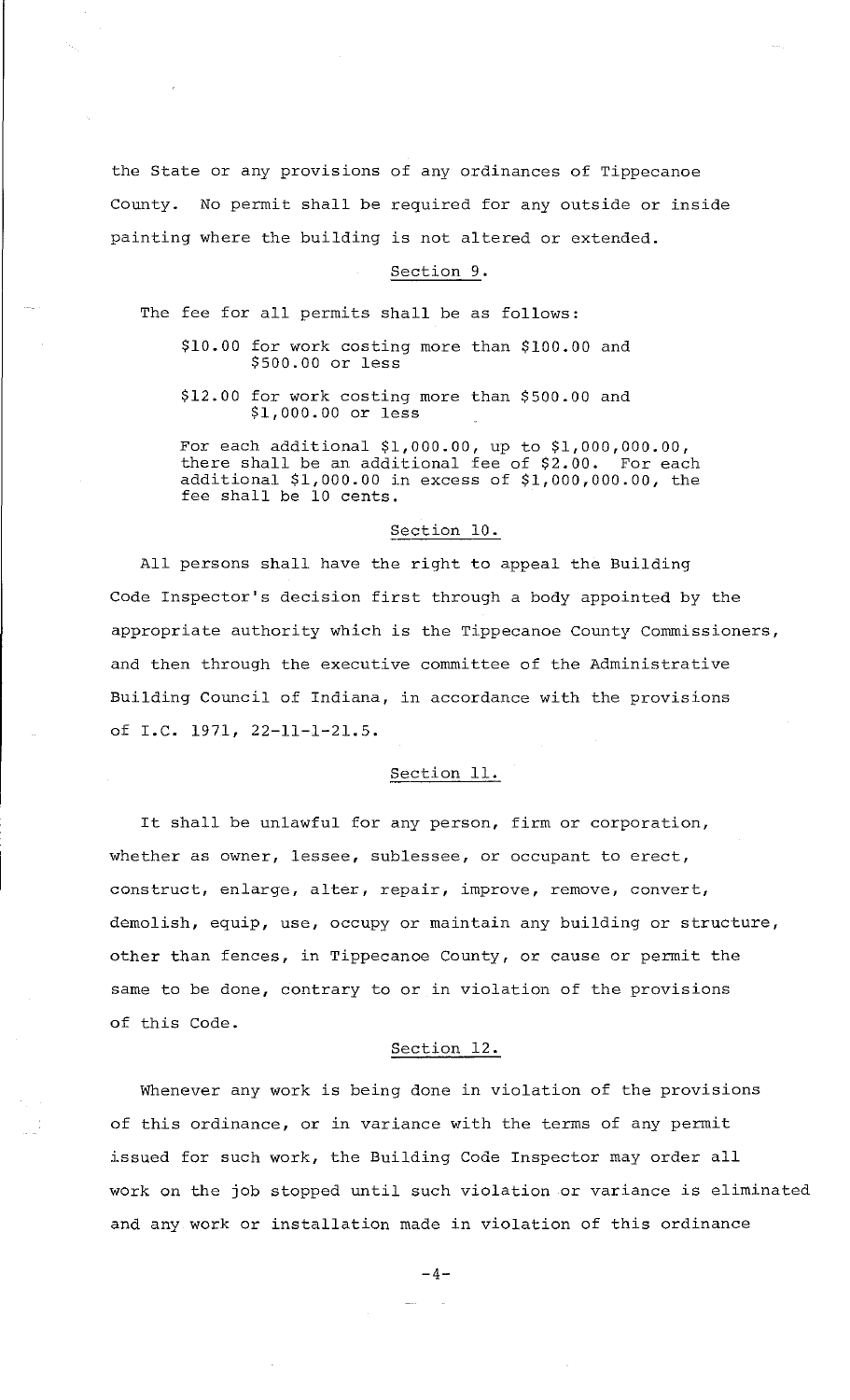corrected. Such stop order, df oral, shall be followed by a written stop order within twenty-four hours (excluding Saturday, Sunday or holidays). It shall be unlawful to do or perform any work in violation of such stop order, except as may be necessary to prevent injury or damage to persons or property. Such stop order may be revoked by the Building Code Inspector.

#### Section 13.

No person, individual or corporate, not already under bond to the County of Tippecanoe, State of Indiana, shall engage in the installation of wires inside any building in Tippecanoe County for the transmission of electrical current, nor the installation of any mechanical heating, air conditioning or plumbing equipment in any building in Tippecanoe County, nor engage in carpentry, masonry work, brick laying, stone masonry, or structural changes in or upon any building in Tippecanoe County, unless they shall first give bond to the Board of Commissioners of the County of Tippecanoe, with one or more sureties, in the penal sum of One Thousand (\$1,000.00) Dollars, conditioned that they will in good faith perform all things required of them under the provisions of the various ordinances and building codes then in effect, and conditioned further that they will pay all damages and save the County of Tippecanoe harmless on account of negligence, want of skill, or failure to comply with the various building codes and county ordinances then in effect in said County. Such bond must be submitted to and approved by the Tippecanoe County Building Inspector.

### Section 14.

Pursuant to I.C. 22-11-1-34, if any employer, owner or other person shall violate any of the provisions of this Ordinance or the code adopted therein or any ordinance or codes adopted thereafter by the Commissioners of the County of Tippecanoe,

-5-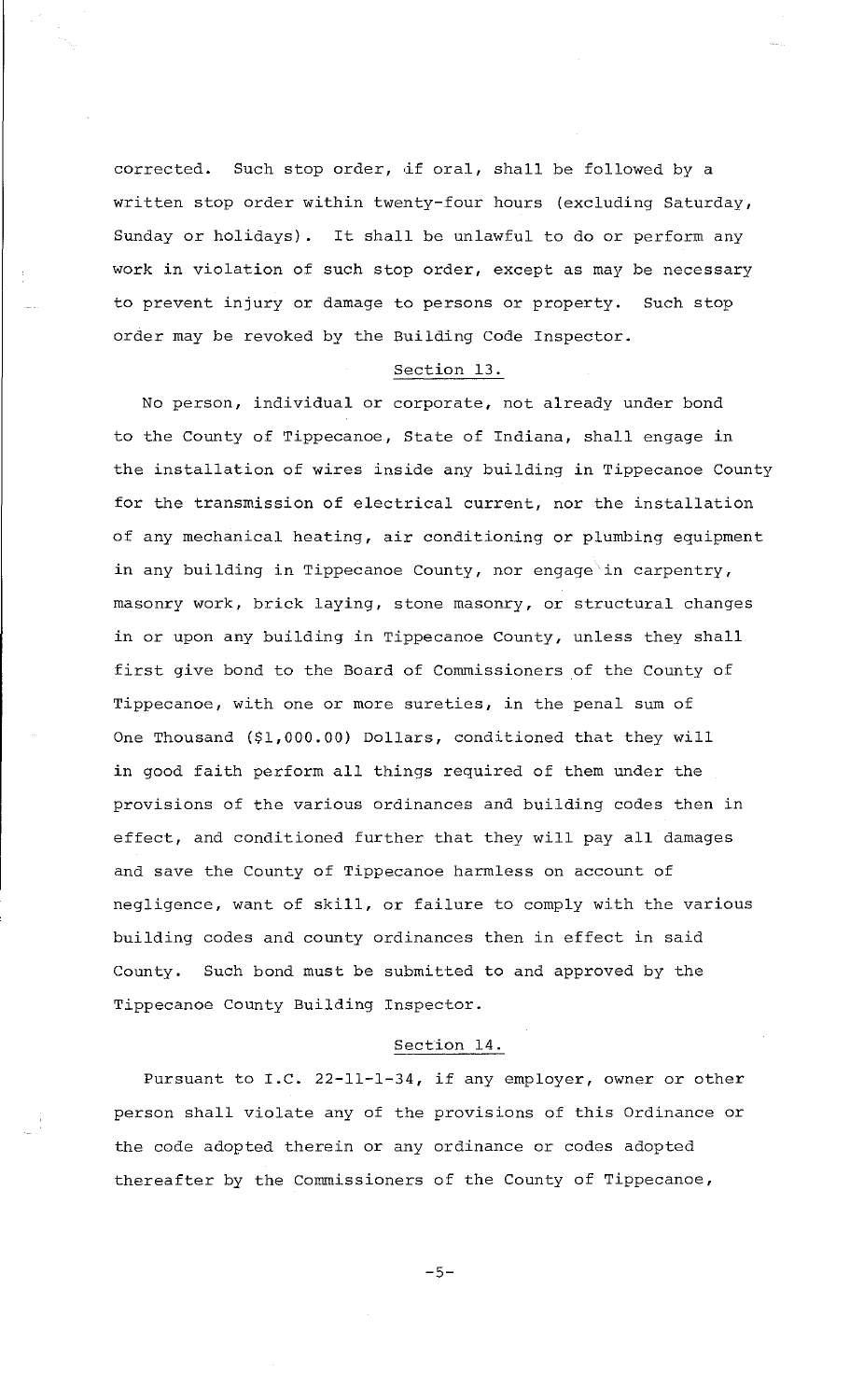Indiana, which are to be administered by the Building Department, or shall do any act prohibited therein or shall fail to perform any duty lawfully enjoined within the time prescribed by the Department of Buildings or shall fail, neglect or refuse to obey any lawful order made by the Building Commissioner or any judgment or decree made by any court in connection with the provisions of this Ordinance for each such violation, failure or refusal such owner, employer or other person upon conviction thereof shall be fined not less than Twenty-five Dollars (\$25.00) nor more than One Hundred Dollars (\$100.00). On and after the effective date of this Ordinance, each day of such unlawful activity as is prohibited above shall constitute a separate offense. Nothing in this section shall be construed to prevent the case of any remedy or penalty available under section R 106 of the One and Two Family Dwelling Code, as promulgated by the Administrative Building Council of the State of Indiana and approved by the Governor and Attorney General March 30, 1972.

# Section 15.

Should any section, paragraph, sentence, clause or phrase of this Ordinance be declared unconstitutional or invalid for any reasons, the remainder of said Ordinance shall not be affected thereby.

# Section 16.

This Ordinance will be in full force and effect on the 1st day of June, 1976, according to the laws of the State of Indiana. All former ordinances which conflict with this Ordinance are hereby repealed.

Passed by the Board of Commissioners of the County of Tippecanoe, Indiana, this  $\frac{1}{\sqrt{2}}$  day of 1976.

McCord dditor

 $\sqrt[m]{\texttt{William G.}}$ Vanderveen